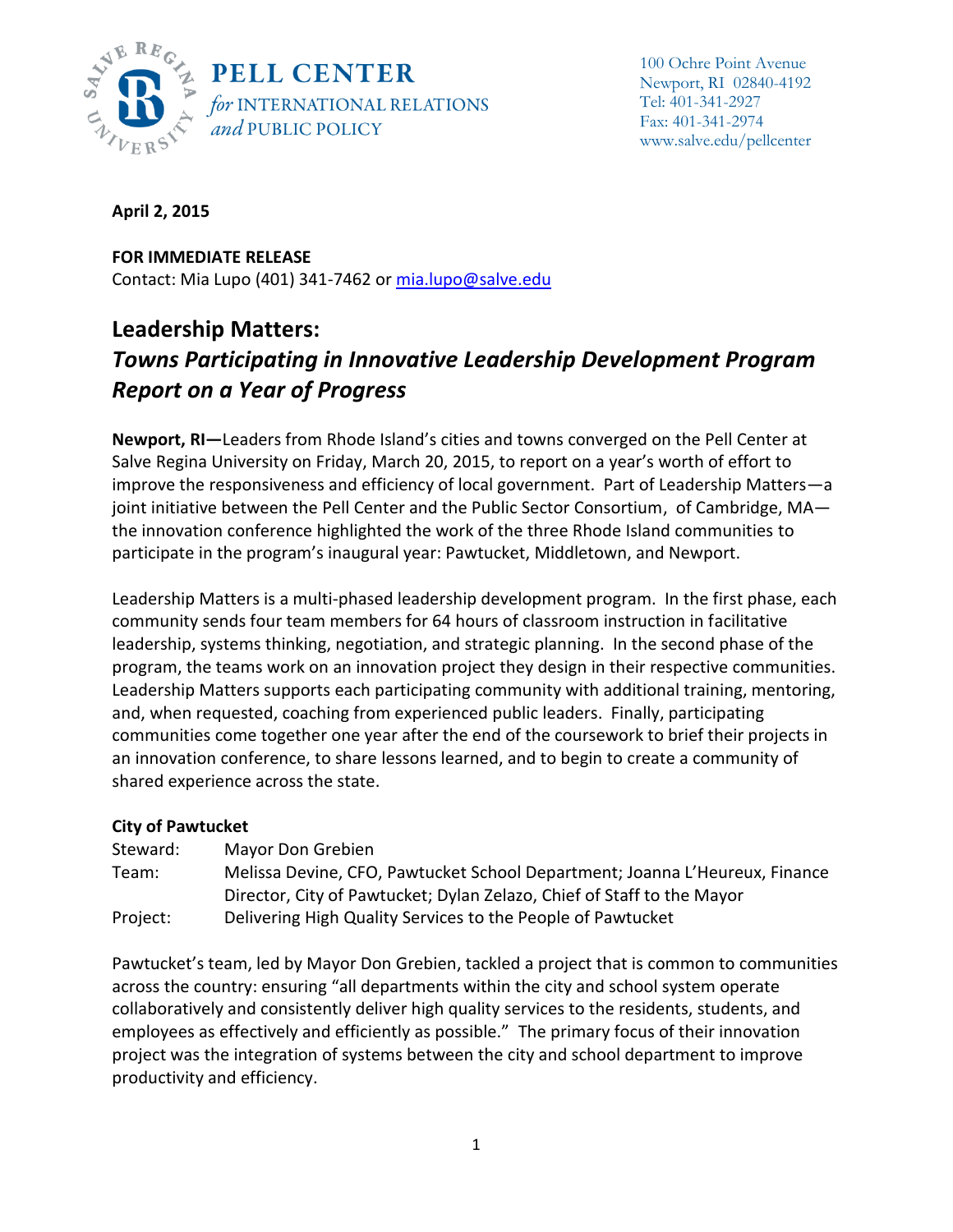When putting together the vision statement for Pawtucket, the team wanted to make sure that they considered all of the stakeholders involved in improving the relationship between the city and the school system, because, as Zelazo later explained, a shared vision is crucial to solving problems. The Vision Deployment Matrix—a tool each team is trained on as part of Leadership Matters—helped Pawtucket illustrate their desired future reality and the processes to reach it.

According to Zelazo, the training in systems thinking was essential in reinforcing Pawtucket's vision. The team developed two systems maps to answer two questions:

- Why do we struggle to meet internal customer/end user expectations?
- Why do we continue to struggle to provide "common functions" cooperatively between the city & school department?

By having staff from both city hall and the school system meet each other and discuss their needs, inefficiencies between the city and the school were identified and addressed. One result of the discussions was hiring a Parent Community Engagement Coordinator, as well as a joint HR Director and joint IT Director.

Devine and L'Heureux noted the challenges of a joint finance system were many, including the need to break the habit of sending emails and placing phone calls to anonymous colleagues who were known by name or office, but not in any depth as a professional trying to do his or her job. One of the breakthroughs described by the Pawtucket team came in the form of meeting colleagues across the financial operations of the city and the schools. Meeting in person and getting to know each other as colleagues helped improve morale and facilitate collaboration.

Another challenge was upgrading archaic IT systems with new computers and servers to better accommodate the city and the school departments. The new, joint IT director, however, was able to leverage economies of scale and make limited tax dollars go farther.

The team also organized a one-day workshop of additional training for branches of the staff outside of the senior positions to better improve internal relationships down the line.

The impact of training like the kind seen in Leadership Matters is contingent on the commitment of leaders in each community. Pawtucket is no different, and the team members Mayor Grebien brought into the first cohort of the program each shared different insights. Devine, the CFO of Pawtucket Schools said she has "learned to rethink how I need to rely on people who I supervise; to delegate and believe in the staff; and to invest the time in listening to staff at all levels." L'Heureux, the finance director for the city, said she had learned to be "much more cognizant of other people's mental habits and the need to get them out of their silo." Zelazo, the chief of staff for Mayor Grebien put it this way: "Leadership is a practice, everyone can become a better leader."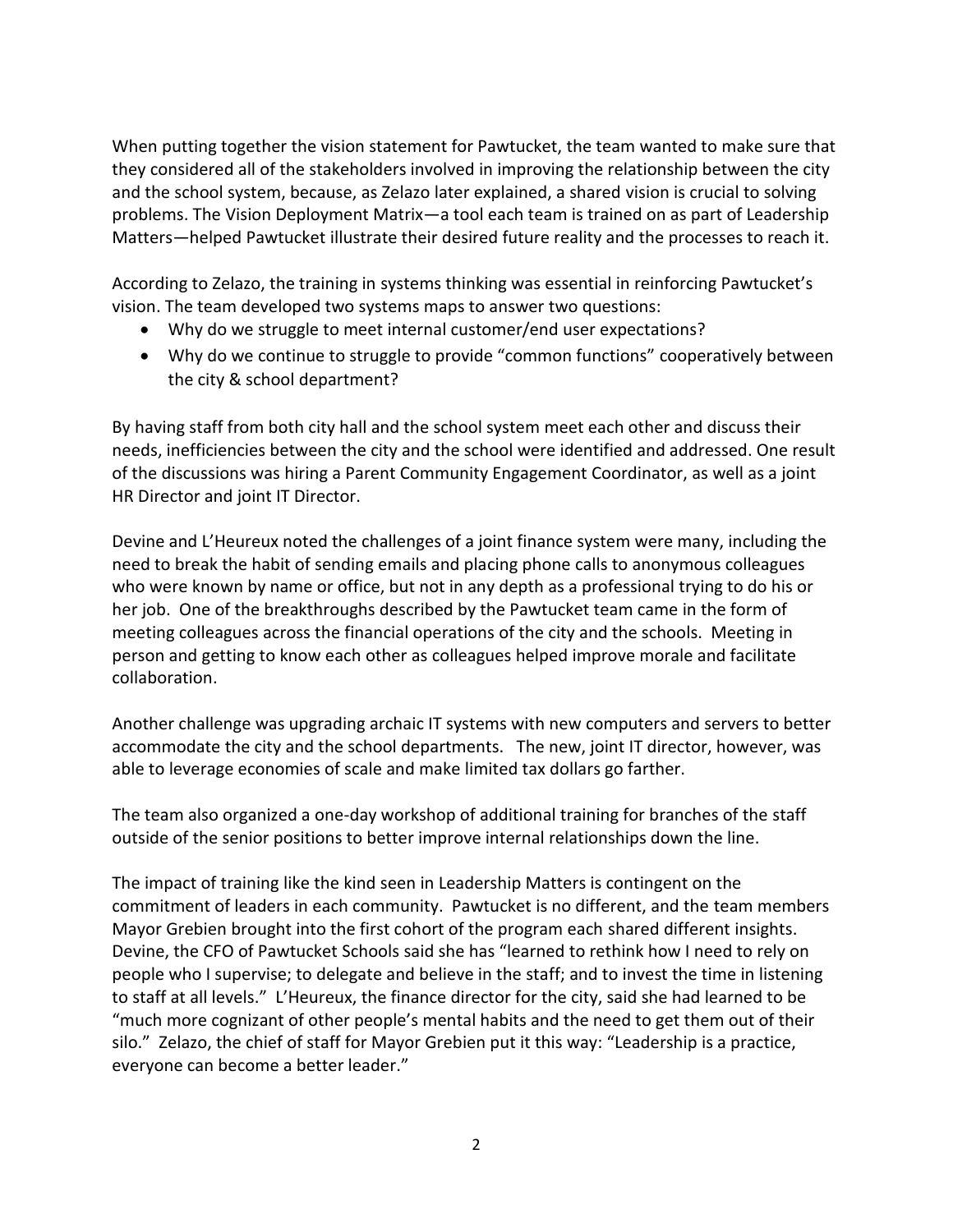Mayor Grebien himself shared an insight. In the question and answer period at the end of his team's presentation, the mayor confided that he had "learned that reinforcement is a significant part of leadership." As if to underscore the point, Pawtucket has sent a second team to participate in Leadership Matters—this time led by Superintendent of Schools Patti DiCenso—promising deeper collaboration, efficiency, and effectiveness in Pawtucket for years to come.

### **Town of Middletown**

| Steward: | Shawn Brown, Town Administrator                                              |
|----------|------------------------------------------------------------------------------|
| Team:    | Lynn Dible, Finance Director; Tom O'Loughlin, Public Works Director; Matthew |
|          | Wainwright, Technology Director                                              |
| Project: | Implementing a municipal customer service model                              |

Most citizens engage city hall when they need a permit or a license or have a complaint. The challenge for municipal leaders everywhere is to respond efficiently and effectively while also maintaining the capacity to take on bigger initiatives. The team from Middletown, RI, tackled these challenges head-on and sought to use changed leadership practices with new technology to improve the services provided to the town and its citizens.

In its most basic form, Middletown's vision aimed "to implement a municipal customer service model with a high level of quality (accountability and control), customer satisfaction and availability" and provide a "universal standard of customer service" whether in-person or online. A focus on self-service solutions, the team reasoned, would save time and resources for the town, but also for citizens.

To expand the capacity and develop the strategic plan for this work, Town Administrator Shawn Brown invited most of his key leaders to town hall for a day of strategic planning and learning. The assembled team developed a matrix which outlined the actions needed to be taken to move the town from its current reality to a desired future. One critical aspect of this work was the recognition among team members that the Department of Public Works has a very high number of citizen interactions every day. As a result, the entire public works division spent a day building the customer service skills in a day-long workshop last autumn. Most attendees had never been given such training previously. These two initiatives, alone, expanded the group of public servants in Middletown with the opportunity and training to contribute to the innovations project by improving their own performance capacity.

In addition to its essential investment in its people, the municipal leaders in Middletown are investing in innovative tools to better meet the needs of its citizens. Some of these tools include:

- *Basecamp*-a hosted solution system for project management, is a streamlined alternative to group emails and currently hosts 80 projects and has 60 users.
- *ZenDesk* a subscription service program for citizen requests, serves as a single channel for customer service request and as a knowledge base. According to Technology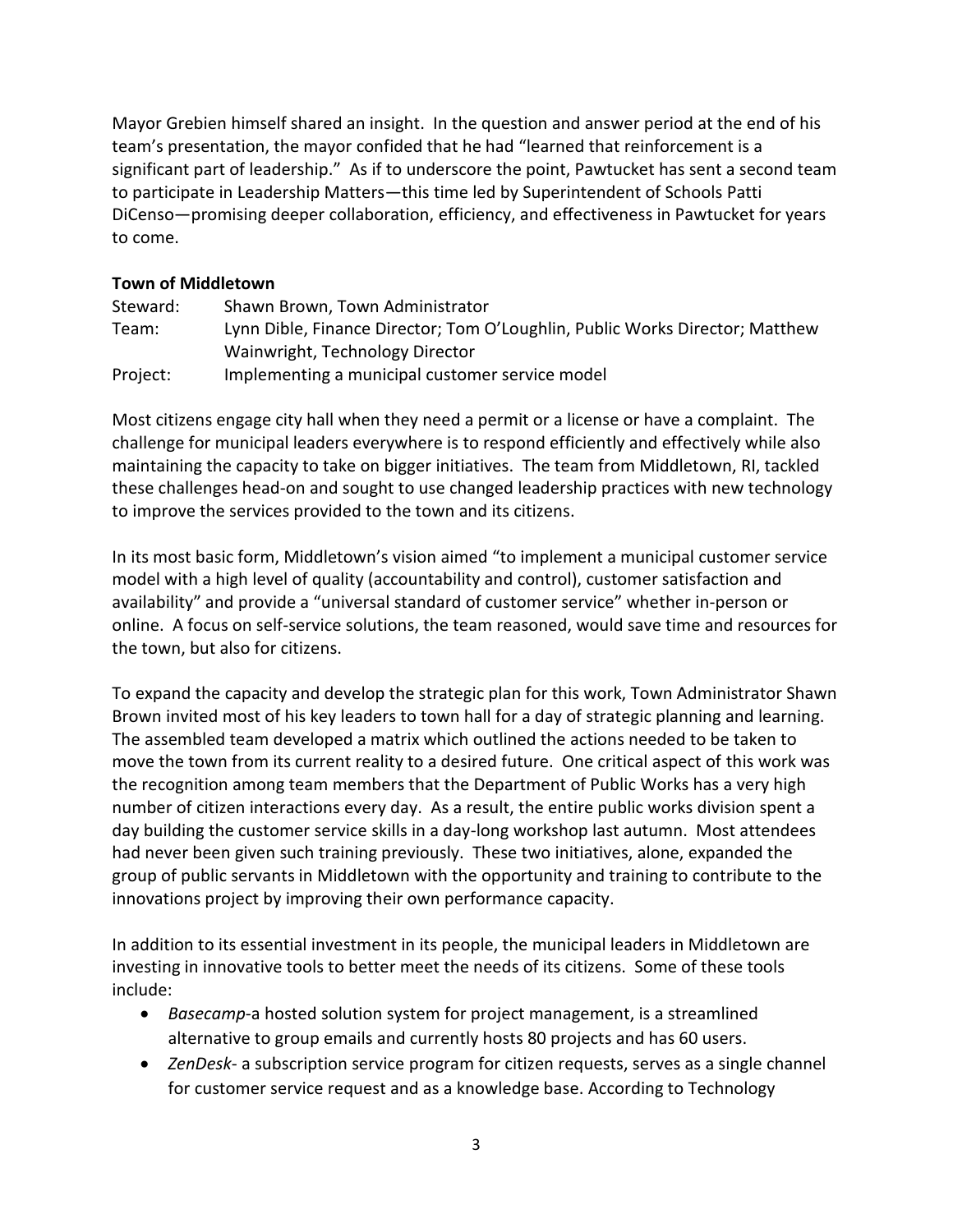Director Matthew Wainwright, 300 citizen requests have been made via mobile, email and telephone with an average response time of 18 hours. The metrics ZenDesk provides are valuable pieces of information for decision-makers.

 *ViewPermit*-holds inventory of every permit the town has—the management of ViewPermit is driven by clerks, while managers offer support.

Wainwright stated that Middletown must continue to "be willing to change and adapt" without "sitting on our laurels." Although the town won Google's eCity award in 2013, the progress cannot stop there. Since implementing these automated systems, the town has learned which are the most common questions and concerns for citizens. Changes in the town's website followed—including augmented information and simplified navigation to make it easier for people to find the information they need—whether about voting booths or when the town's famous beaches would open.

#### **City of Newport**

| Steward: | Jane Howington, City Manager until June 2014, then Laura Sitrin, Director of         |
|----------|--------------------------------------------------------------------------------------|
|          | <b>Finance</b>                                                                       |
| Team:    | Bill Riccio, Director of Public Services; Naomi Neville, Member of the City Council; |
| Project: | Exceeding customer expectations                                                      |

One of the challenges that every community faces at some point is the transition in leadership that accompanies elections or personnel changes. The goal then must always be to create a culture of innovation that embraces the best tenets of leadership, regardless of the individual personalities involved.

This was certainly the challenge facing the talented team from Newport when their initial steward, Jane Howington left Rhode Island for a professional opportunity in Ohio. Fortunately, Finance Director Laura Sitrin was ripe for the challenge. She had, in fact, been leading the innovations work since the project began in March of 2014, meeting almost every two weeks to assess progress and adjust efforts. Among the first products they delivered was a vision statement:

## **Striving to Exceed Customer Expectations**

Working together as a team Sharing vision; sharing resources Supporting each other; respecting each other's skills and abilities and knowledge Feeling empowered by what we can do/achieve Every department's vision supports the group vision

The team from Newport identified services provided to the community, identified end-users, assessed the expectations of customer service, and reviewed measurement systems to build an understanding of how to meet customer service goals. By working through this process as a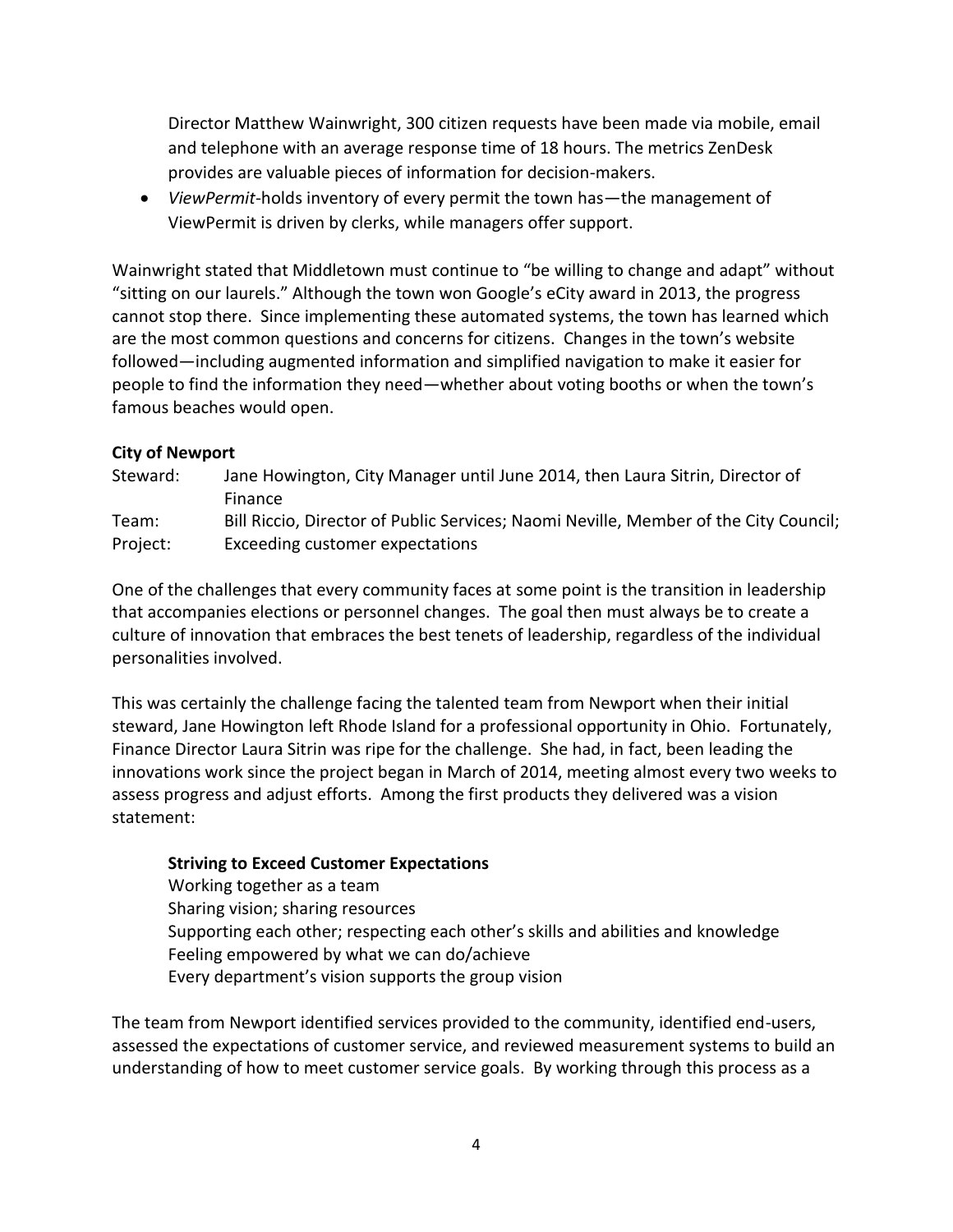group, the leaders developed new ways to make improvements and also began to gain a perspective on the demands and issues that their colleagues faced in providing services.

Formal learning programs for City Hall employees began with a systems thinking practicum in April 2014. Municipal leaders analyzed the current system that answered the following question: "Why, despite best efforts, have we not been able to integrate the systems and services within City Hall, to meet the current citizen expectations with the resources we have?" Their work resulted in a focused and strategic look at how customer needs are met and what can be done better.

Sitrin took the model of facilitative leadership taught in Leadership Matters to heart. In the meetings she organized for municipal workers, Sitrin made a conscious decision to not insert her own views into discussion, withholding them and, instead, encouraging others to speak. One such person was Nancy Lalli, a controller in the finance department, who joined the Newport team for their presentation at the innovation conference.

Lalli and Sitrin explained to the conference participants how the team needed to focus on the way the city would deal with issues coming from citizens; manage staff to accommodate citizens' needs; and develop "one-stop" shopping for Newporters to get the right resources. To make sure that the committee meetings were efficient, they established rules of engagement respect, confidentiality, etc. By defining customer service and management through this process, issues were readily identified.

Sitrin and Lalli relied on their vision deployment matrix. They "want employees to be confident, valued, and relaxed" and "want citizens' to have their expectations [of the City of Newport] exceeded." There was special training for staff who answered phones with customers—because there was no formal training in place before, employees were pleased to undergo the training. The skills the employees had learned during the training could be immediately applied.

Another question Newport sought to answer during Leadership Matters Rhode Island was "How do we improve [the City of Newport's] public image?" Four committees were selected to address this problem—marketing, social media, city hall building, and phone/email improvement. Newport worked with Worldways Social Marketing to develop solutions. Marketing and social media were eventually grouped together—Worldways developed a Facebook page and a new website that supports an employee portal for internal communication. To reinforce the new procedures for answering the phone, as well as email, there were measures of success that employees were held accountable for (response time, correct transfers, etc.).

The committee to address the city hall building, which consisted of 18 employee volunteers, had collectively described the physical experience of being in the building as "dingy." Several changes were made, as a result: